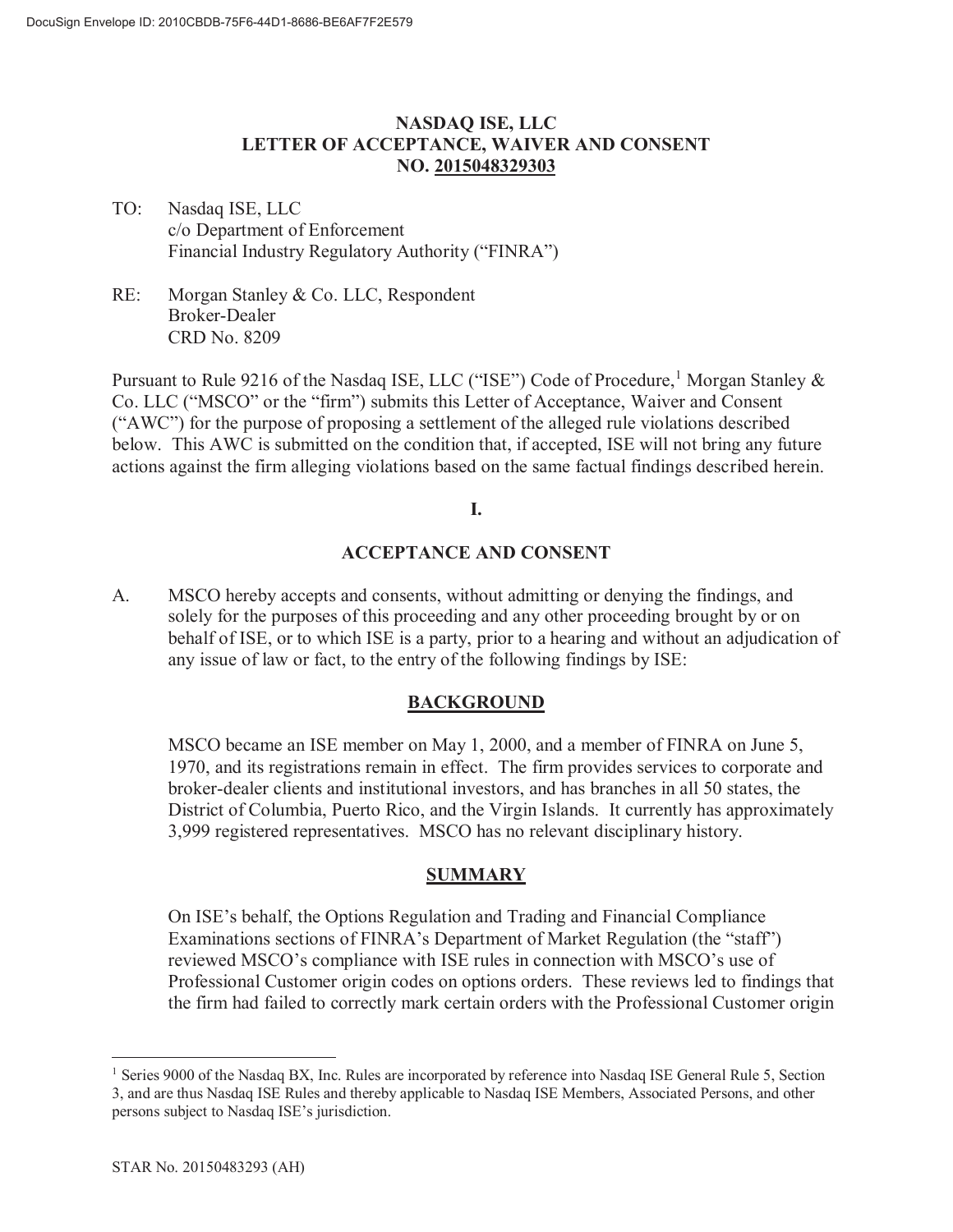code from January 1, 2011 through April 27, 2017, in violation of ISE Rules  $400<sup>2</sup>$  $712(a)$ ,<sup>3</sup>  $713(c)$ ,<sup>4</sup> and  $1400(a)$ ;<sup>5</sup> and Section 17(a) of the Securities Exchange Act of 1934, as amended (the "Exchange Act"), and Rule 17a-3 thereunder.

In addition, in violation of ISE Rule 401, and subsequently ISE Rule Options 9, Section 2,<sup>6</sup> MSCO's supervisory system and written supervisory procedures ("WSPs") applicable to the assignment of accurate origin codes to options orders during the period between January 1, 2011 and February 19, 2020 were not reasonably designed to assure compliance with the recordkeeping provisions of the federal securities laws and the rules of ISE that govern the accuracy of options order origin codes.

Applicable ISE rules require that, when accepting an order, a member must obtain and record an appropriate account type or origin code in each order record and as an order detail when entering orders into ISE's systems to indicate the kind of account for which the order will be executed and cleared. Each options market has its own origin codes, but at a minimum, all have codes to indicate that an order is being executed for a customer, a firm, or a market maker. Origin codes are important because, among other things, they affect the accuracy of the member organization's order records and ISE's audit trail, which may impact the priority of order execution and the ISE's surveillance for compliance with Exchange rules and federal securities laws. In addition, origin codes must be accurate as part of ensuring that trades are reported to the Options Clearing Corporation ("OCC") with accurate trade details.

# **FACTS AND VIOLATIVE CONDUCT**

# **Origin Code Violations**

- 1. ISE requires the use of origin codes. Among other things, the origin code determines the order's execution priority and is part of the audit trail data of every transaction. Pursuant to ISE Rules 1400(a), 712(a), and 713(c), orders entered into ISE's systems must include trade information, such as account origin code information, in such form as may be prescribed by ISE. Among other things, the origin code determines the order's execution priority and is part of the audit trail data for every transaction.
- 2. From January 1, 2011 through April 27, 2017, MSCO submitted an inaccurate origin code of Customer rather than Professional Customer on options orders for four of its customers. These orders were routed to and executed on thirteen exchanges, resulting in executions of 53,032 orders with a volume of 1,239,368 contracts, of which 227,287 contracts, or approximately 18.34 percent, traded on ISE. The majority of the orders at issue were mismarked due to configuration issues in various of the

<sup>2</sup> ISE Rule 400 was superseded and replaced by ISE Rule Options 9, Section 1 as of June 6, 2019.

<sup>3</sup> ISE Rule 712 was superseded and replaced by ISE Rule Options 6, Section 2 as of June 6, 2019.

<sup>4</sup> ISE Rule 713 was superseded and replaced by ISE Rule Options 3, Section 10 as of June 6, 2019.

<sup>5</sup> ISE Rule 1400 was superseded and replaced by ISE Rule Options 6E, Section 1 as of June 6, 2019.

<sup>6</sup> ISE Rule 401 was superseded and replaced by ISE Rule Options 9, Section 2 as of June 6, 2019. The Firm therefore violated ISE Rule 401 from January 1, 2011 through June 5, 2019, and ISE Rule Options 9, Section 2 from June 6, 2019 through February 19, 2020.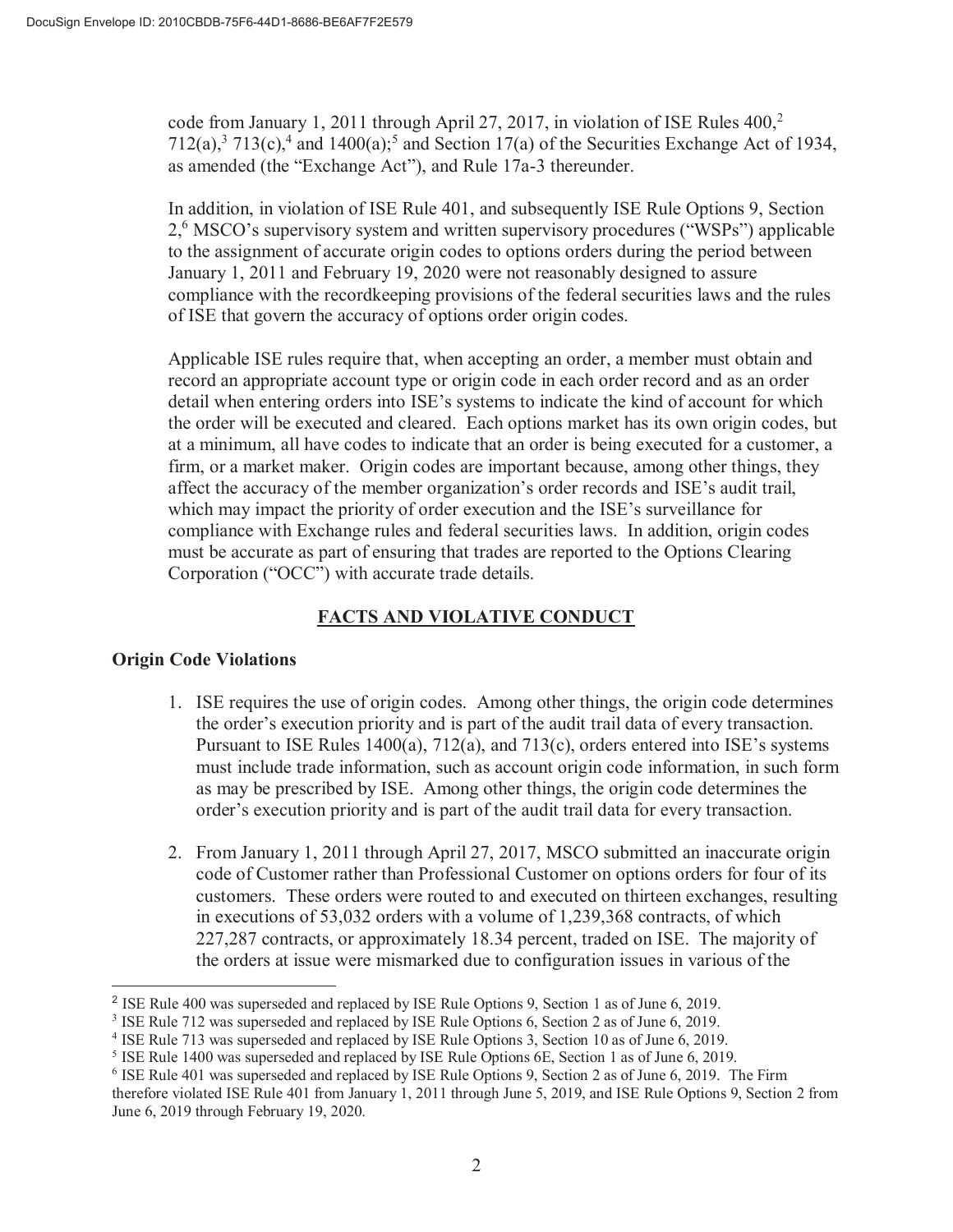firm's order management systems, while other orders were mismarked due to coding errors related to the firm's use of the Financial Information eXchange ("FIX") messaging protocol.

- 3. Each instance in which the firm executed an order with an incorrect origin code potentially had adverse consequences, such as inadvertently impacting the priority of order execution, creating inaccurate records of purchases and sales, creating an inaccurate audit trail, reporting trades to OCC with inaccurate trade details, and impeding ISE's ability to surveil for and detect potential violations of its rules and federal securities laws.
- 4. By marking orders with incorrect origin codes, the firm violated the following:
	- a. Section 17(a) of the Exchange Act and SEC Rule  $17a-3(a)(6)(i)$  thereunder, requiring a broker-dealer to create and maintain a memorandum of each order, and any other instruction, showing the terms and conditions of the order, and ISE Rule 1400(a), which requires members to make, keep current and preserve such books and records as prescribed by ISE and by the Exchange Act, and the rules thereunder;
	- b. ISE Rule  $712(a)$  and  $713(c)$ , which require members to submit trade information in such form as may be prescribed by ISE in order to allow ISE to properly prioritize and match orders and report resulting transactions to OCC for clearance; and
	- c. ISE Rule 400, which requires every member to engage in acts or practices consistent with just and equitable principles of trade.

# **Supervisory Violations**

- 5. ISE Rule 401, and subsequently ISE Rule Options 9, Section 2, require every member to supervise persons associated with the members to assure compliance with the Exchange Act, ISE rules and OCC rules insofar as they relate to the reporting or clearance of any ISE transaction, or any written interpretation thereof. Every member shall so supervise persons associated with the member as to assure compliance therewith.<sup>7</sup>
- 6. From January 1, 2011 through February 19, 2020, the firm's WSPs mandated that the proper origin code be affixed to all options orders at order entry and indicate the capacity in which such orders are entered. However, the firm's WSPs and supervisory system applicability to the assignment of options origin codes were not reasonably designed. Specifically:

<sup>7</sup> As set forth in Footnote 6, ISE Rule 401 was superseded and replaced by ISE Rule Options 9, Section 2 as of June 6, 2019.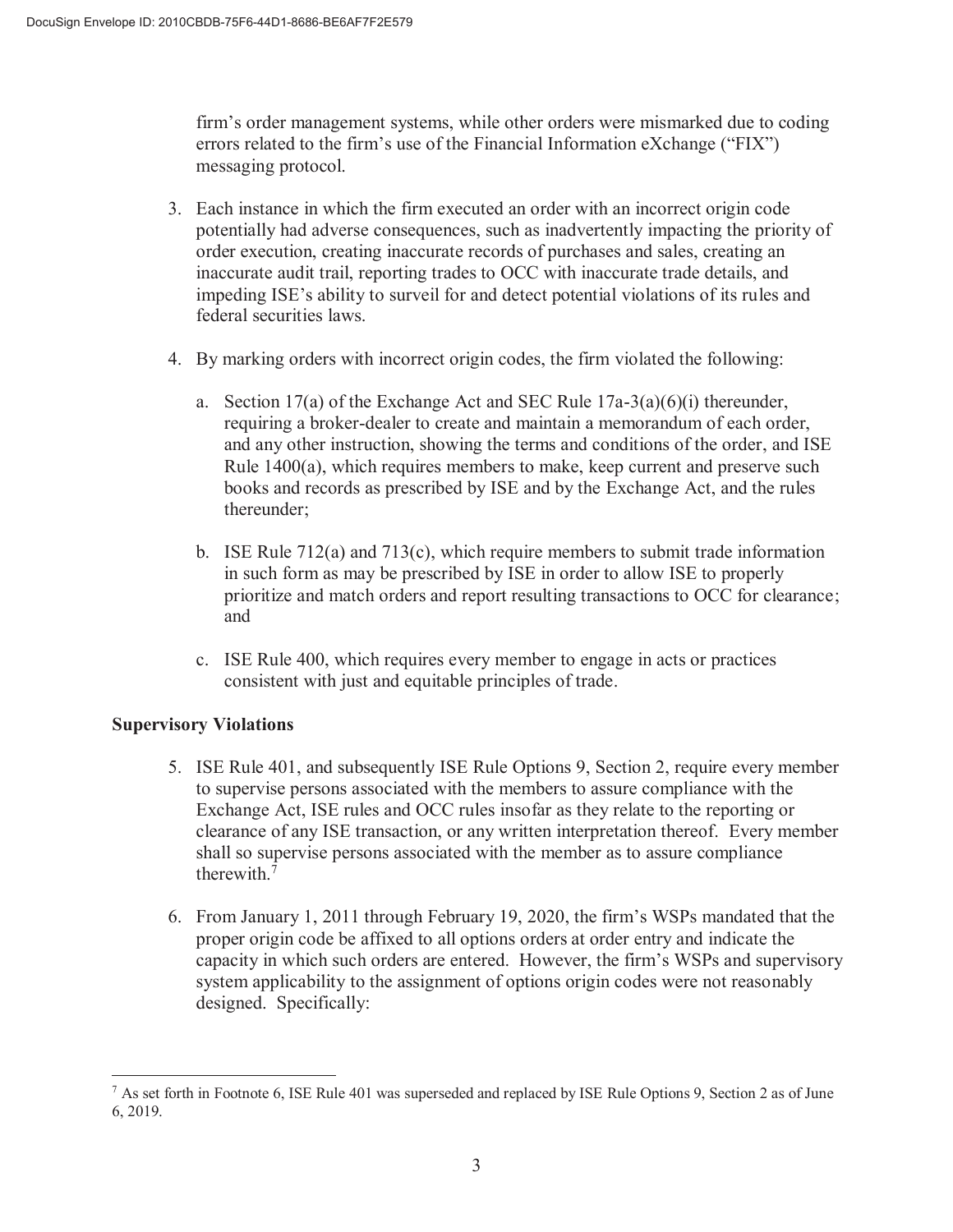- a. the firm's order management systems had not been properly coded to ensure that "high-touch"<sup>8</sup> Professional Customer orders were tagged with the correct Professional Customer origin code;
- b. its supervisory system did not include any post-order entry follow-up or review of high-touch Professional Customer options orders entered in the Firm's order management systems to determine whether such orders were tagged with the correct Professional Customer origin code; and
- c. the firm did not provide its Derivatives Sales Desk personnel with sufficient tools or guidance to reasonably ensure that high-touch Professional Customer options orders were marked with the Professional Customer origin code, or supervise those personnel to determine whether high-touch Professional Customer options orders were properly marked.
- 7. From January 1, 2011 through February 19, 2020, the firm's WSPs and supervisory system required daily and quarterly Professional Customer reviews to be conducted by the firm's Regulatory Control Group (the "Daily RCG Review" and "Quarterly RCG Review", respectively) in order to determine whether options orders were marked with the correct origin code. However, these reviews were not reasonably designed. Because the Daily RCG Review was established to identify discrepancies between the execution and clearing capacities of options orders, it could not detect instances in which Professional Customer orders were mismarked and executed as Customer orders and then reported to the OCC in the "Customer" range. Furthermore, although the Quarterly RCG Review identified whether relevant client accounts were properly classified as Professional Customer accounts, it did not determine whether options orders for Professional Customer accounts were ultimately tagged with the correct origin code.
- 8. By failing to establish a supervisory system and WSPs reasonably designed to assure compliance with Exchange Act and ISE rules applicable to the assignment of accurate options order origin codes, MSCO violated ISE Rule 401 from January 1, 2011 through June 5, 2019, and ISE Rule Options 9, Section 2 from June 6, 2019 through February 19, 2020.
- B. The firm also consents to the imposition of the following sanctions:
	- 1. a censure; and
	- 2. a fine of \$650,000, of which \$120,965 shall be payable to ISE, and the balance of which shall be paid to NYSE Arca, Inc., NYSE American LLC, Nasdaq PHLX LLC, Miami International Securities Exchange, LLC, and Cboe Exchange, Inc.<sup>9</sup>

<sup>&</sup>lt;sup>8</sup> "High-touch" orders are options orders that are manually entered by sales traders on the firm's Derivatives Sales Desk on behalf of the firm's customers.

<sup>9</sup> Although, as set forth in paragraph 2, the violations occurred on thirteen exchanges, the fine is allocated among six exchanges.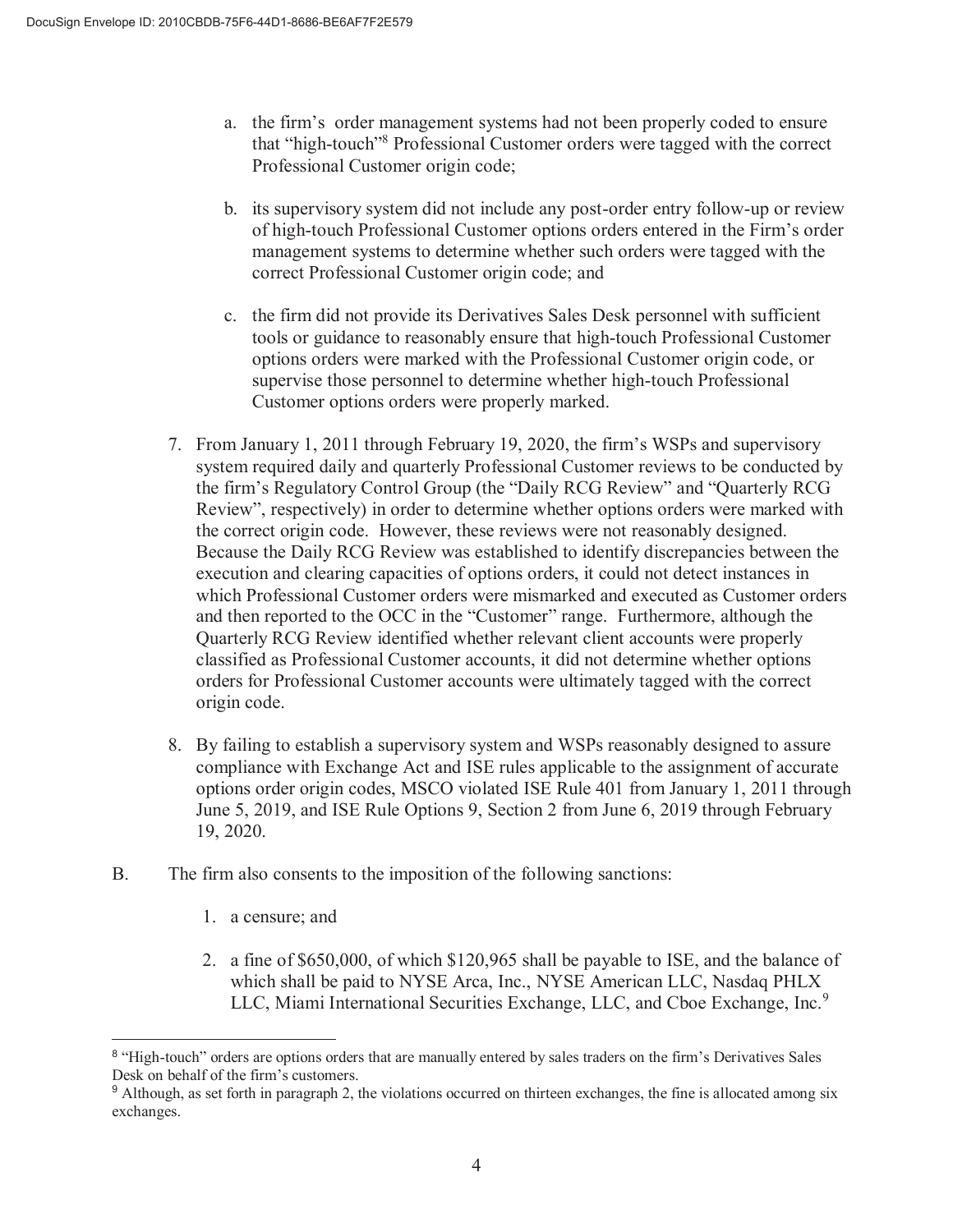Acceptance of this AWC is conditioned upon acceptance of similar settlement agreements in related matters between MSCO and each of these self-regulatory organizations.

The firm agrees to pay the monetary sanction upon notice that this AWC has been accepted and that such payment is due and payable. It has submitted a Payment Information form showing the method by which it proposes to pay the fine imposed.

The firm specifically and voluntarily waives any right to claim that it is unable to pay, now or at any time hereafter, the monetary sanction imposed in this matter.

The sanctions imposed herein shall be effective on a date set by FINRA staff.

### **II.**

# **WAIVER OF PROCEDURAL RIGHTS**

The firm specifically and voluntarily waives the following rights granted under ISE's Code of Procedure:

- A. To have a Formal Complaint issued specifying the allegations against the firm;
- B. To be notified of the Formal Complaint and have the opportunity to answer the allegations in writing;
- C. To defend against the allegations in a disciplinary hearing before a hearing panel, to have a written record of the hearing made and to have a written decision issued; and
- D. To appeal any such decision to the Exchange Review Council and then to the U.S. Securities and Exchange Commission and a U.S. Court of Appeals.

Further, the firm specifically and voluntarily waives any right to claim bias or prejudgment of the Chief Regulatory Officer, the Exchange Review Council, or any member of the Exchange Review Council, in connection with such person's or body's participation in discussions regarding the terms and conditions of this AWC, or other consideration of this AWC, including acceptance or rejection of this AWC.

The firm further specifically and voluntarily waives any right to claim that a person violated the ex parte prohibitions of Rule 9143 or the separation of functions prohibitions of Rule 9144, in connection with such person's or body's participation in discussions regarding the terms and conditions of this AWC, or other consideration of this AWC, including its acceptance or rejection.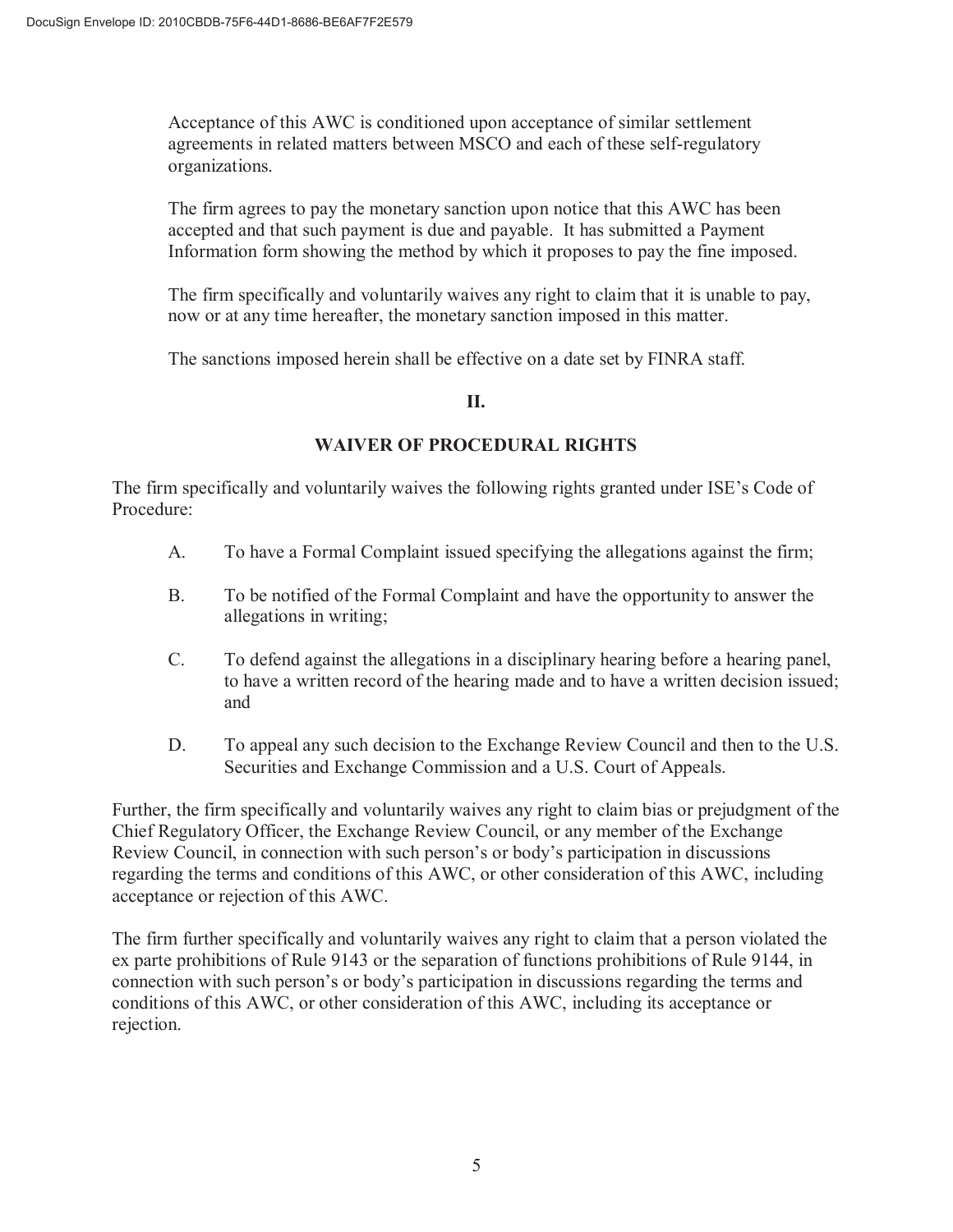### **III.**

#### **OTHER MATTERS**

The firm understands that:

- A. Submission of this AWC is voluntary and will not resolve this matter unless and until it has been reviewed and accepted by FINRA's Department of Enforcement and the Exchange Review Council, the Review Subcommittee, or the Office of Disciplinary Affairs ("ODA"), pursuant to ISE Rule 9216;
- B. If this AWC is not accepted, its submission will not be used as evidence to prove any of the allegations against the firm; and
- C. If accepted:
	- 1. This AWC will become part of the firm permanent disciplinary record and may be considered in any future actions brought by ISE or any other regulator against the firm;
	- 2. ISE may release this AWC or make a public announcement concerning this agreement and the subject matter thereof in accordance with ISE Rule 8310 and IM-8310-3; $^{10}$  and
	- 3. The firm may not take any action or make or permit to be made any public statement, including in regulatory filings or otherwise, denying, directly or indirectly, any finding in this AWC or create the impression that the AWC is without factual basis. The firm may not take any position in any proceeding brought by or on behalf of ISE, or to which ISE is a party, that is inconsistent with any part of this AWC. Nothing in this provision affects the firm's right to take legal or factual positions in litigation or other legal proceedings in which ISE is not a party.
- D. The firm may attach a Corrective Action Statement to this AWC that is a statement of demonstrable corrective steps taken to prevent future misconduct. The firm understands that it may not deny the charges or make any statement that is inconsistent with the AWC in this Statement. This Statement does not constitute factual or legal findings by ISE, nor does it reflect the views of the Exchange or its staff.

The undersigned, on behalf of the firm, certifies that a person duly authorized to act on its behalf has read and understands all of the provisions of this AWC and has been given a full opportunity to ask questions about it; that it has agreed to the AWC's provisions voluntarily; and that no

<sup>&</sup>lt;sup>10</sup> Series 8000 of the Nasdaq BX, Inc. Rules are incorporated by reference into the Nasdaq ISE General Rule 5, Section 2, and are thus Nasdaq ISE Rules and thereby applicable to Nasdaq ISE Members, Associated Persons, and other persons subject to Nasdaq ISE's jurisdiction.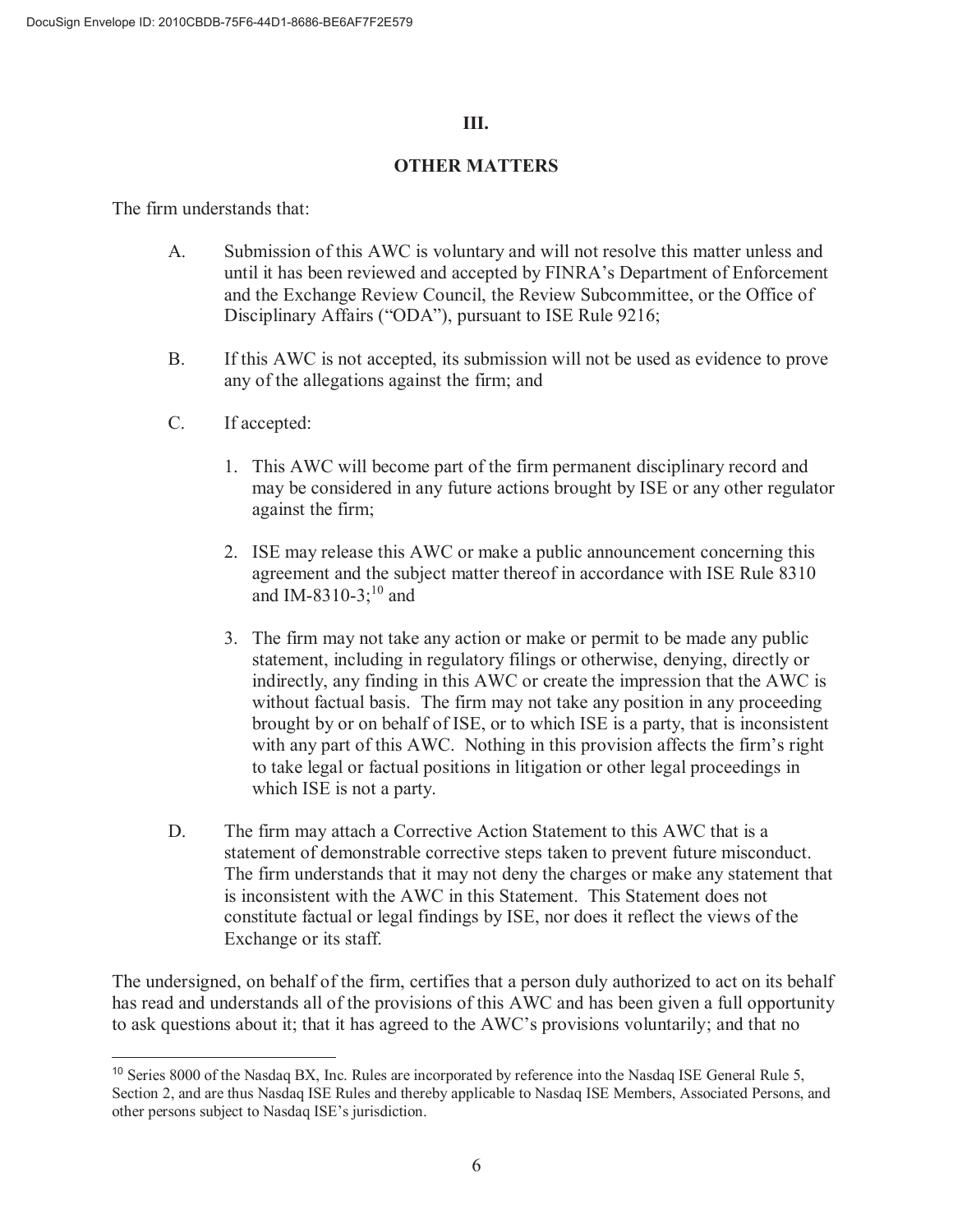offer, threat, inducement, or promise of any kind, other than the terms set forth herein and the prospect of avoiding the issuance of a Complaint, has been made to induce the firm to submit it.

2020

Reviewed by:

Counsel for Respondent Christian T. Kemnitz 525 W. Monroe, Suite 1900 Chicago, IL 60661  $(312)$  902-5279

Morgan Stanley & Co. LLC Respondent

By: Name; and Title, if applicable  $ch$  $\nu$ sel

MORGAN STANLEY & COLL

Accepted by ISE:

June 2, 2020

Date

Andy Hubbartt

Andy Hubbartt Principal Counsel Department of Enforcement

Signed on behalf of ISE, by delegated authority from the Director of ODA